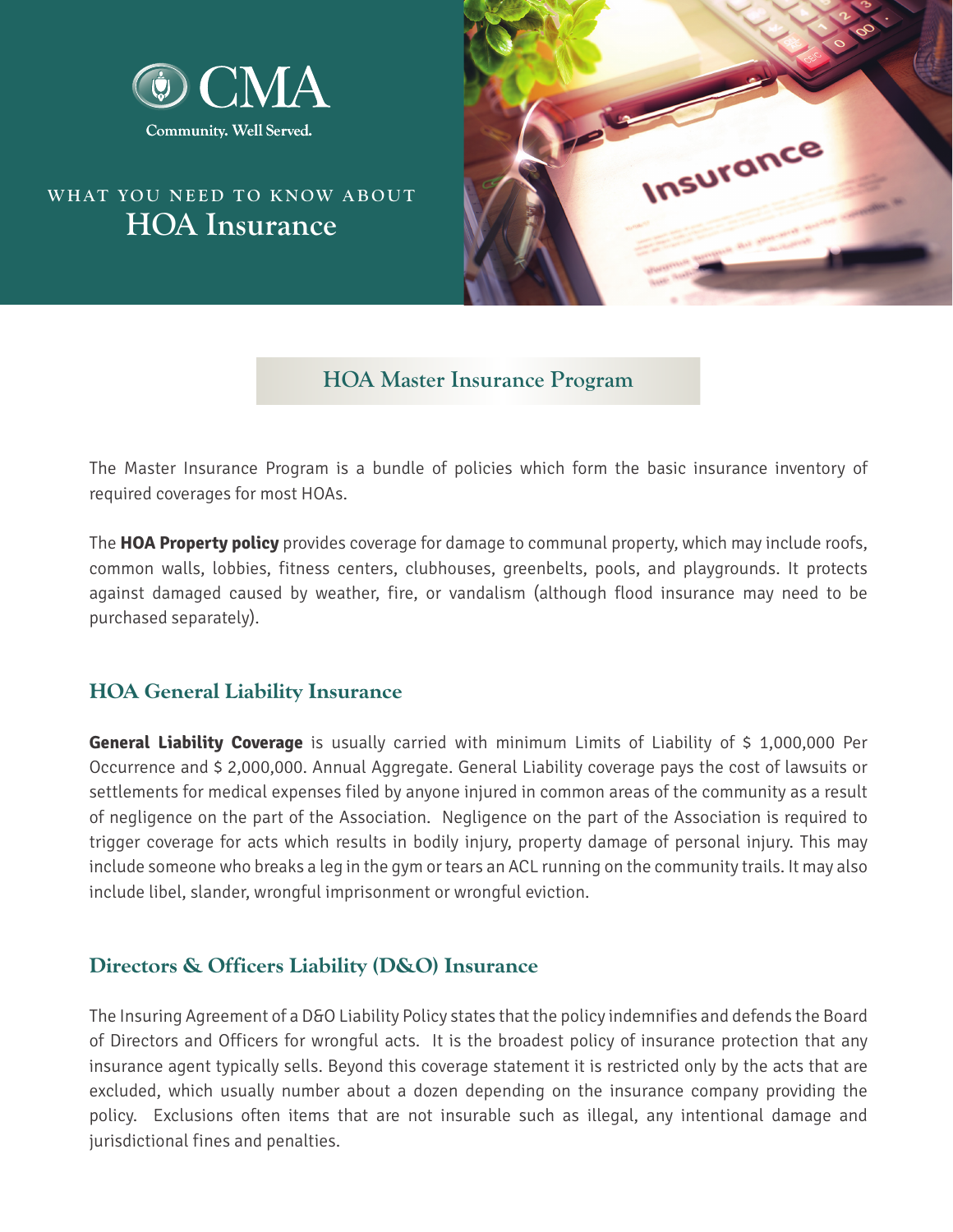Directors and officers of non-profit organizations, including HOAs, either individually or collectively, are exposed to claims that they harmed the organization or someone else in the course of managing the organization's financial affairs and establishing policies. For example, a member of, or a contributor to, the organization may allege financial loss as a result of a director's or officer's breach of the duty of care or loyalty to the organization.

In addition, these individuals may be liable for bodily injury, personal injury or property damage caused to third parties while performing their duties for the organization, or for their vicarious liability in directing employees or others should an accident occur. Liability insurance on the homeowners policy provides no coverage for the typical types of lawsuits filed against directors, i.e. those involving management of the organization's financial affairs, and establishment policies and procedures. Directors and Officers Liability (D&O) is needed for these exposures.

**Hired and Non Owned Automobile Liability** is carried by most HOAs for one or both of two reasons. Either the Declarations and By Laws instruct that it should be carried or the Umbrella Policy requires the underlying Auto Liability Policy. If any Director, Officer or Volunteer happens to be involved in an automobile accident while conducting the business of the Association this policy would trigger to indemnify and defend the organization.

**A Workers Compensation**, Minimum Premium Policy may be required by the association's governing documents or be an underlying requirement of the Umbrella Policy as well. It provides statutory coverage as directed by the state legislature for any individual injured on the property which is found to be an employee. This coverage is provided by their professional management company.

## **Personal and Individual Insurance Coverage**

#### **Homeowners Liability Insurance**

Section II of the homeowners policy covers the insured for legal damages arising out of bodily injury or property damage, unless an exclusion applies. Bodily injury is defined as bodily harm, sickness or disease. Personal injury hazards that might arise from the insured's activities with a non-profit organization, such as libel, slander, invasion of privacy, and malicious prosecution, can be covered by an endorsement. An insurance endorsement is an amendment or addition to an existing insurance contract which changes the terms or scope of the original policy. Endorsements may also be referred to as riders.

An exclusion is a policy provision that eliminates coverage for some type of risk. Exclusions narrow the scope of coverage provided by the insuring agreement. One exclusion that might cause a problem is the